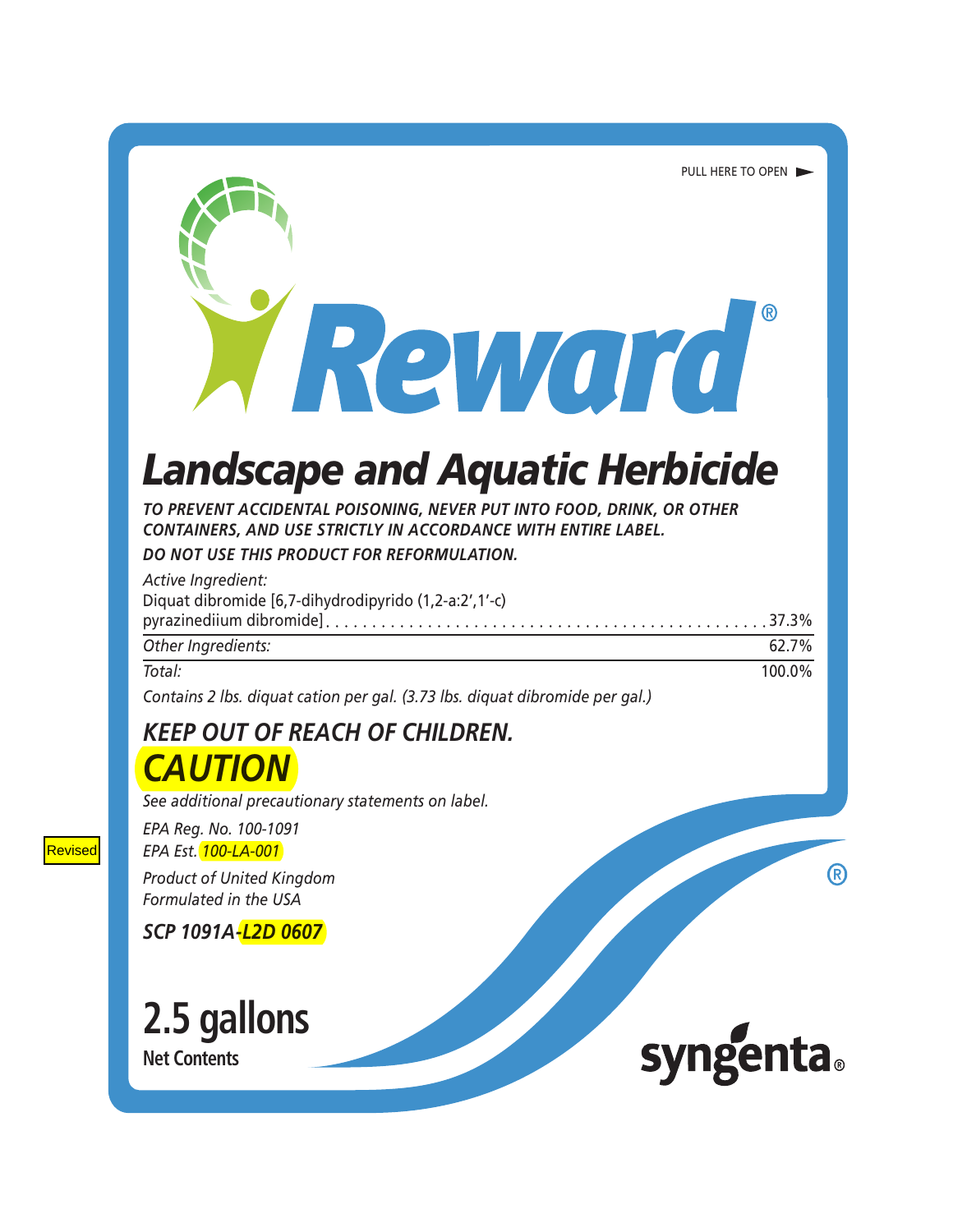| <b>FIRST AID</b>          |                                                                                                                                                                                                                                                                                                                                                                                                                                                                                                     |  |
|---------------------------|-----------------------------------------------------------------------------------------------------------------------------------------------------------------------------------------------------------------------------------------------------------------------------------------------------------------------------------------------------------------------------------------------------------------------------------------------------------------------------------------------------|--|
| <b>If inhaled</b>         | Move person to fresh air.<br>$\bullet$<br>• If person is not breathing, call 911 or an ambulance, then give artificial<br>respiration, preferably mouth-to-mouth, if possible.<br>• Call a poison control center or doctor for further treatment advice.                                                                                                                                                                                                                                            |  |
| If swallowed              | • Call a poison control center or doctor immediately for treatment advice.<br>Have person sip a glass of water if able to swallow.<br>Do not induce vomiting unless told to do so by the poison control center or<br>doctor.<br>Do not give anything by mouth to an unconscious person.                                                                                                                                                                                                             |  |
| If in eyes                | Hold eye open and rinse slowly and gently with water for 15-20 minutes.<br>• Remove contact lenses, if present, after the first 5 minutes, then continue<br>rinsing eye.<br>Call a poison control center or doctor for treatment advice.                                                                                                                                                                                                                                                            |  |
| If on skin or<br>clothing | • Take off contaminated clothing.<br>Rinse skin immediately with plenty of water for 15-20 minutes.<br>Call a poison control center or doctor for treatment advice.                                                                                                                                                                                                                                                                                                                                 |  |
|                           | <b>NOTE TO PHYSICIANS</b><br>To be effective, treatment for diquat poisoning must begin <b>IMMEDIATELY</b> . Treatment consists<br>of binding diquat in the gut with suspensions of activated charcoal or bentonite clay, adminis-<br>tration of cathartics to enhance elimination, and removal of diquat from the blood by charcoal<br>hemoperfusion or continuous hemodialysis.<br>النواط والمستحدث المستحدث ومحاجم والمحالية المحاولات ومحاطرا والماحا ومستحدث والمتحدث المروان ومحاطرا والترامي |  |

Have the product container or label with you when calling a poison control center or doctor, or going for treatment.

#### **HOTLINE NUMBER**

For 24-Hour Medical Emergency Assistance (Human or Animal) or Chemical Emergency Assistance (Spill, Leak, Fire, or Accident), Call 1-800-888-8372

#### **PRECAUTIONARY STATEMENTS**

**Hazards to Humans and Domestic Animals** 

**CAUTION** 

Revised

Harmful if inhaled. Harmful if swallowed. Causes moderate eye irritation. Avoid breathing spray mist. Avoid contact with eyes or clothing.

continued...

Moved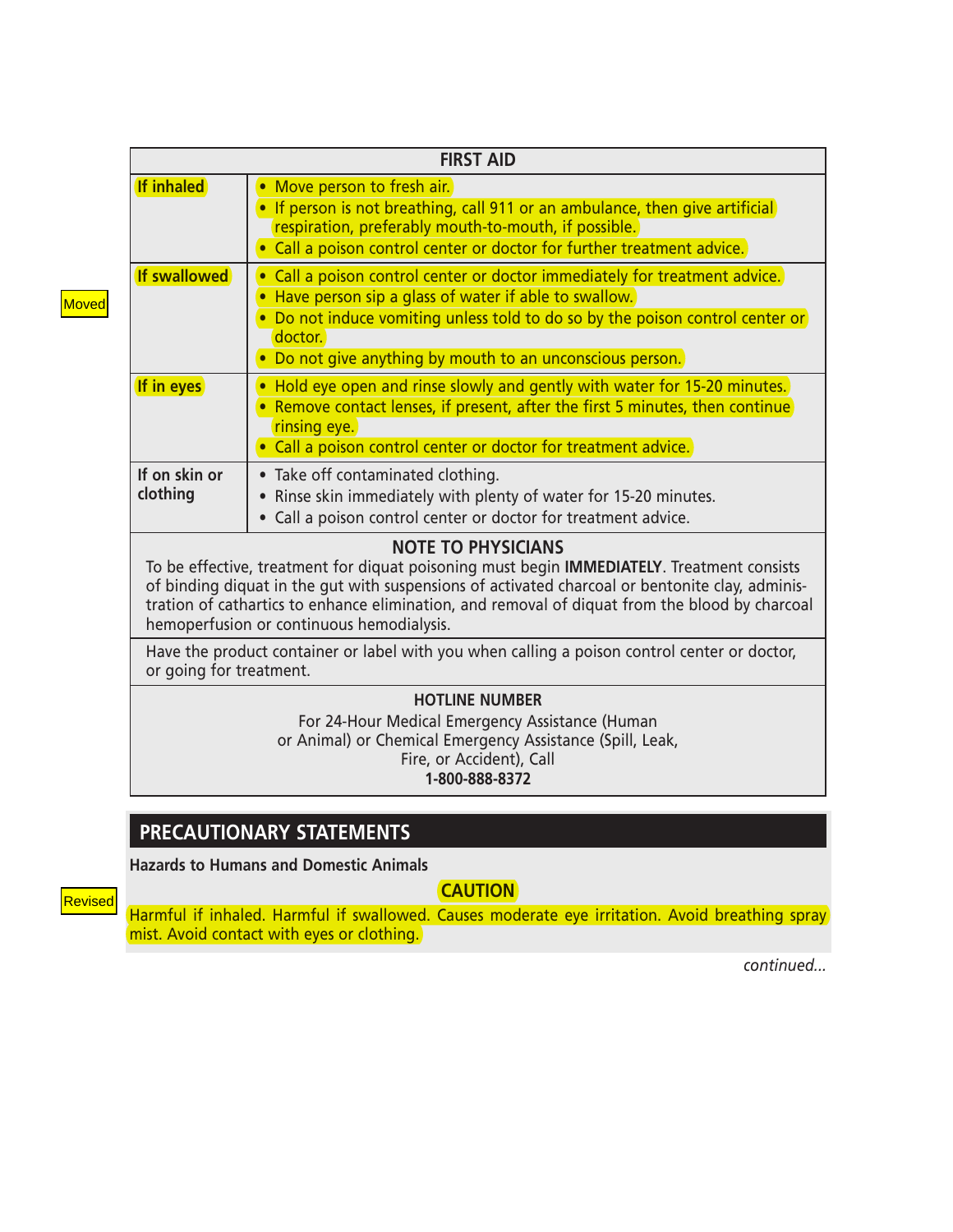### **PRECAUTIONARY STATEMENTS (continued)**

#### **Personal Protective Equipment (PPE)**

Some materials that are chemical-resistant to this product are: barrier laminate, butyl rubber  $\geq$ 14 mils, nitrile rubber ≥14 mils. If you want more options, follow the instructions for Category A on an EPA Chemical Resistance Category Selection Chart.

#### Mixers, Loaders, Applicators and other handlers must wear:

- Coveralls over short-sleeved shirt and short pants or coveralls over long-sleeved shirt and long pants
- Chemical-resistant gloves
- Chemical-resistant footwear plus socks
- Protective eyewear
- Chemical-resistant headgear for overhead exposure
- Chemical-resistant apron when cleaning equipment, mixing, or loading
- Face shield when mixing or loading

Exception: After this product has been diluted to 0.50% Reward or less in water (i.e., the labeled rate for some spot applications), applicators for AQUATIC SURFACE APPLICATIONS must, at a minimum, wear (Note - Mixers and Loaders for this application method must still wear the personal protective equipment (PPE) as described in the above section):

- Long-sleeved shirt and long pants
- Shoes plus socks
- Waterproof gloves
- Protective eyewear

Exception: At a minimum, applicators for AQUATIC SUBSURFACE APPLICATIONS must wear (Note -Mixers and Loaders for this application method must still wear the personal protective equipment (PPE) as described in the above section):

- Short-sleeved shirt and short pants
- Waterproof gloves
- Chemical-resistant footwear plus socks

Discard clothing and other absorbent materials that have been drenched or heavily contaminated with this product's concentrate. Do not reuse them. Follow manufacturer's instructions for cleaning/ maintaining PPE. If no such instructions for washables exist, use detergent and hot water. Keep and wash PPE separately from other laundry.

#### **Engineering Control Statements**

Mixers and loaders supporting aerial applications are required to use closed systems that provide dermal protection. The closed system must be used in a manner that meets the requirements listed in the Worker Protection Standard (WPS) for agricultural pesticides [40 CFR 170.240(d)(4)]. When using the closed system, mixers and loaders' PPE requirements may be reduced or modified as specified in the WPS.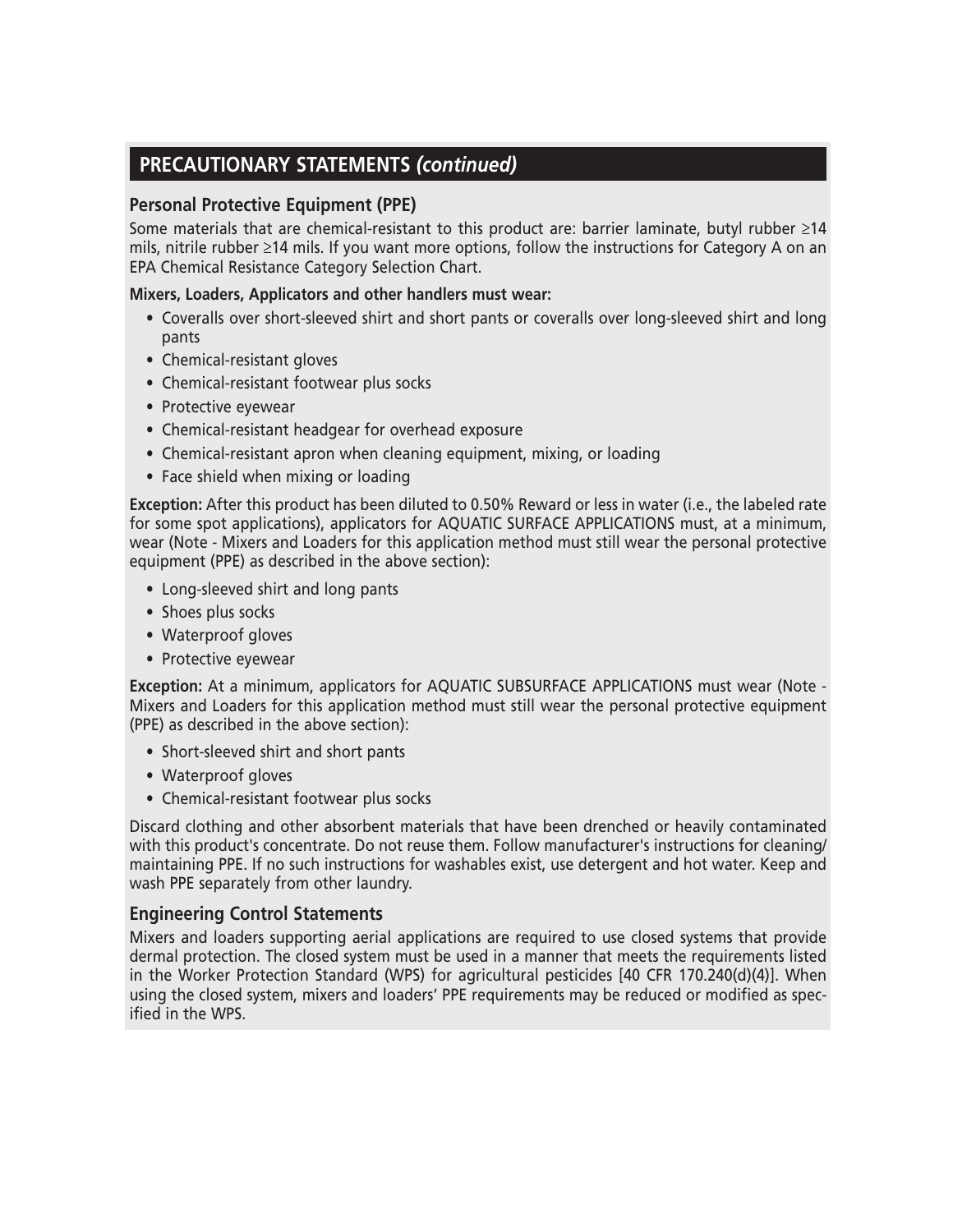When handlers use closed systems, enclosed cabs, or aircraft in a manner that meets the requirements listed in the Worker Protection Standard (WPS) for agricultural pesticides [40 CFR 170.240(d) (4-6)], the handler PPE requirements may be reduced or modified as specified in the WPS.

### **User Safety Recommendations**

#### **Users should:**

- . Wash hands before eating, drinking, chewing gum, using tobacco, or using the toilet.
- Remove clothing/PPE immediately if pesticide gets inside. Then wash thoroughly and put on clean clothing. Prolonged contact of the product with the skin may produce burns.
- Remove PPE immediately after handling this product. Wash the outside of gloves before removing. As soon as possible, wash thoroughly and change into clean clothing.

#### **Environmental Hazards**

This pesticide is toxic to aquatic invertebrates. For Terrestrial Uses, do not apply directly to water, or to areas where surface water is present, or to intertidal areas below the mean high water mark. Do not contaminate water when disposing of equipment wash water. For Aquatic Uses do not apply directly to water except as specified on this label.

### **CONDITIONS OF SALE AND LIMITATION OF WARRANTY AND LIABILITY**

**NOTICE:** Read the entire Directions for Use and Conditions of Sale and Limitation of Warranty and Liability before buying or using this product. If the terms are not acceptable, return the product at once, unopened, and the purchase price will be refunded.

The Directions for Use of this product must be followed carefully. It is impossible to eliminate all risks inherently associated with the use of this product. Crop injury, ineffectiveness or other unintended consequences may result because of such factors as manner of use or application, weather or crop conditions, presence of other materials or other influencing factors in the use of the product, which are beyond the control of SYNGENTA CROP PROTECTION, Inc. or Seller. To the extent permitted by applicable law, Buyer and User agree to hold SYNGENTA and Seller harmless for any claims relating to such factors.

Revised to **OGC** approved statement

SYNGENTA warrants that this product conforms to the chemical description on the label and is reasonably fit for the purposes stated in the Directions for Use, subject to the inherent risks referred to above, when used in accordance with directions under normal use conditions. To the extent permitted by applicable law: (1) this warranty does not extend to the use of the product contrary to label instructions or under conditions not reasonably foreseeable to or beyond the control of Seller or SYNGENTA, and,  $(2)$  Buyer and User assume the risk of any such use. To the extent permitted by applicable law, SYNGENTA MAKES NO WARRANTIES OF MERCHANTABILITY OR OF FITNESS FOR A PARTICULAR PURPOSE NOR ANY OTHER EXPRESS OR IMPLIED WARRANTY EXCEPT AS WARRANTED BY THIS LABEL.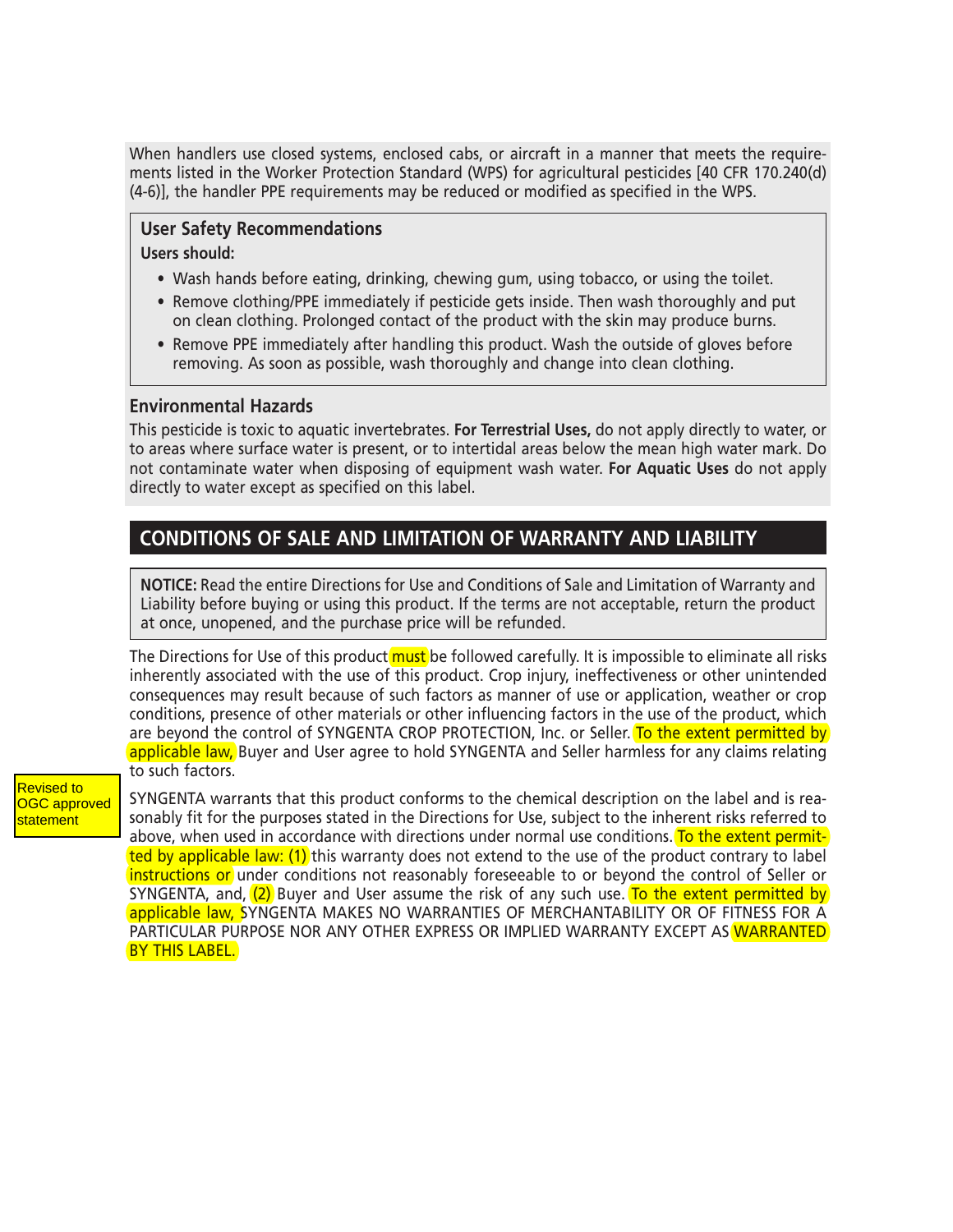#### Revised

To the extent permitted by applicable law, in no event shall SYNGENTA be liable for any incidental, consequential or special damages resulting from the use or handling of this product. **TO THE EXTENT** PERMITTED BY APPLICABLE LAW, THE EXCLUSIVE REMEDY OF THE USER OR BUYER, AND THE EXCLUSIVE LIABILITY OF SYNGENTA AND SELLER FOR ANY AND ALL CLAIMS, LOSSES, INJURIES OR DAMAGES (INCLUDING CLAIMS BASED ON BREACH OF WARRANTY, CONTRACT, NEGLIGENCE, TORT, STRICT LIABILITY OR OTHERWISE) RESULTING FROM THE USE OR HANDLING OF THIS PRODUCT, SHALL BE THE RETURN OF THE PURCHASE PRICE OF THE PRODUCT OR, AT THE ELECTION OF SYNGENTA OR SELLER. THE REPLACEMENT OF THE PRODUCT.

SYNGENTA and Seller offer this product, and Buyer and User accept it, subject to the foregoing Conditions of Sale and Limitation of Warranty and Liability, which may not be modified except by written agreement signed by a duly authorized representative of SYNGENTA.

### **DIRECTIONS FOR USE**

It is a violation of federal law to use this product in a manner inconsistent with its labeling.

READ ENTIRE LABEL. USE STRICTLY IN ACCORDANCE WITH PRECAUTIONARY STATEMENTS AND DIRECTIONS. AND WITH APPLICABLE STATE AND FEDERAL REGULATIONS.

Do not apply this product through any type of irrigation system.

Do not apply this product in a way that will contact workers or other persons, either directly or through drift. Only protected handlers may be in the area during application. For any requirements specific to your State or Tribe, consult the agency responsible for pesticide regulation.

#### **AGRICULTURAL USE REQUIREMENTS**

Use this product only in accordance with its labeling and with the Worker Protection Standard, 40 CFR part 170. This Standard contains requirements for the protection of agricultural workers on farms, forests, nurseries, and greenhouses, and handlers of agricultural pesticides. It contains requirements for training, decontamination, notification, and emergency assistance. It also contains specific instructions and exceptions pertaining to the statements on this label about personal protective equipment (PPE), and restricted-entry interval. The requirements in this box only apply to uses of this product that are covered by the Worker Protection Standard.

Do not enter or allow worker entry into treated areas during the restricted-entry interval (REI) of 24 hours.

PPE required for early entry to treated areas that is permitted under the Worker Protection Standard and that involves contact with anything that has been treated, such as plants, soil, or water is:

- Coveralls over short-sleeved shirt and short pants, or coveralls over long-sleeved shirt and long pants
- Chemical-resistant gloves made of any waterproof material
- Chemical-resistant footwear plus socks
- Protective evewear
- Chemical-resistant headgear for overhead exposure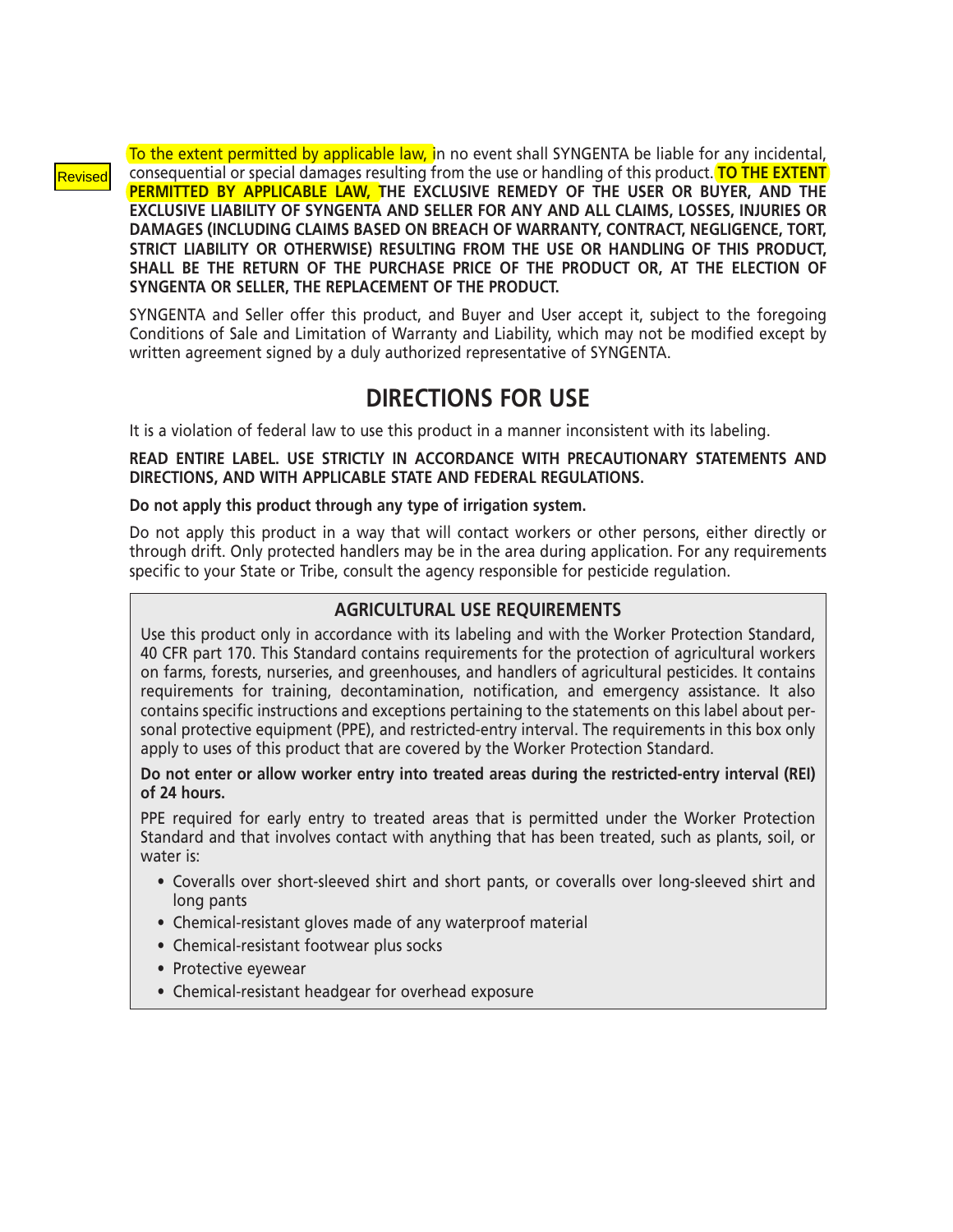#### **NON-AGRICULTURAL USE REQUIREMENTS**

The requirements in this box apply to uses of this product that are NOT within the scope of the Worker Protection Standard for agricultural pesticides (40 CFR part 170). The WPS applies when this product is used to produce agricultural plants on farms, forests, nurseries, or greenhouses.

Keep all unprotected persons out of operating areas or vicinity where there may be drift.

For terrestrial uses, do not enter or allow entry of maintenance workers into treated areas, or allow contact with treated vegetation wet with spray, dew, or rain, without appropriate protective clothing until spray has dried.

For aquatic uses, do not enter treated areas while treatments are in progress.

#### **SPECIFIC USE DIRECTIONS**

Reward Landscape and Aquatic Herbicide is a nonvolatile herbicidal chemical for use as a general herbicide to control weeds in commercial greenhouses and nurseries; ornamental seed crops (flowers, bulbs, etc. - except in the state of California); landscape, industrial, recreational, commercial, residential, and public areas; turf renovation (all turf areas except commercial sod farms); dormant established turfgrass (bermudagrass, zoysiagrass – nonfood or feed crop); and aquatic areas. Absorption and herbicidal action is usually quite rapid with effects visible in a few days. Reward Landscape and Aquatic Herbicide controls weeds by interfering with photosynthesis within green plant tissue. Weed plants should be succulent and actively growing for best results. Rinse all spray equipment thoroughly with water after use. Avoid spray drift to crops, ornamentals, and other desirable plants during application, as injury may result. Application to muddy water may result in reduced control. Minimize creating muddy water during application. Use of dirty or muddy water for Reward Landscape and Aguatic Herbicide dilution may result in reduced herbicidal activity. Avoid applying under conditions of high wind, water flow, or wave action.

#### **SPRAY DRIFT MANAGEMENT**

Avoiding spray drift at the application site is the responsibility of the applicator and the grower. The interaction of many equipment- and weather-related factors determine the potential for spray drift. The applicator and the grower are responsible for considering all these factors when making decisions.

The following drift management requirements must be followed to avoid off-target movement from aerial applications to agricultural field crops. These requirements do not apply to forestry applications, public health uses, or to applications using dry formulations.

- The distance of the outermost nozzles on the boom must not exceed 3/4 the length of the wingspan or rotor.
- Nozzles must always point backward parallel with the air stream and never be pointed downward more than 45 degrees.

Where states have more stringent regulations, they should be observed.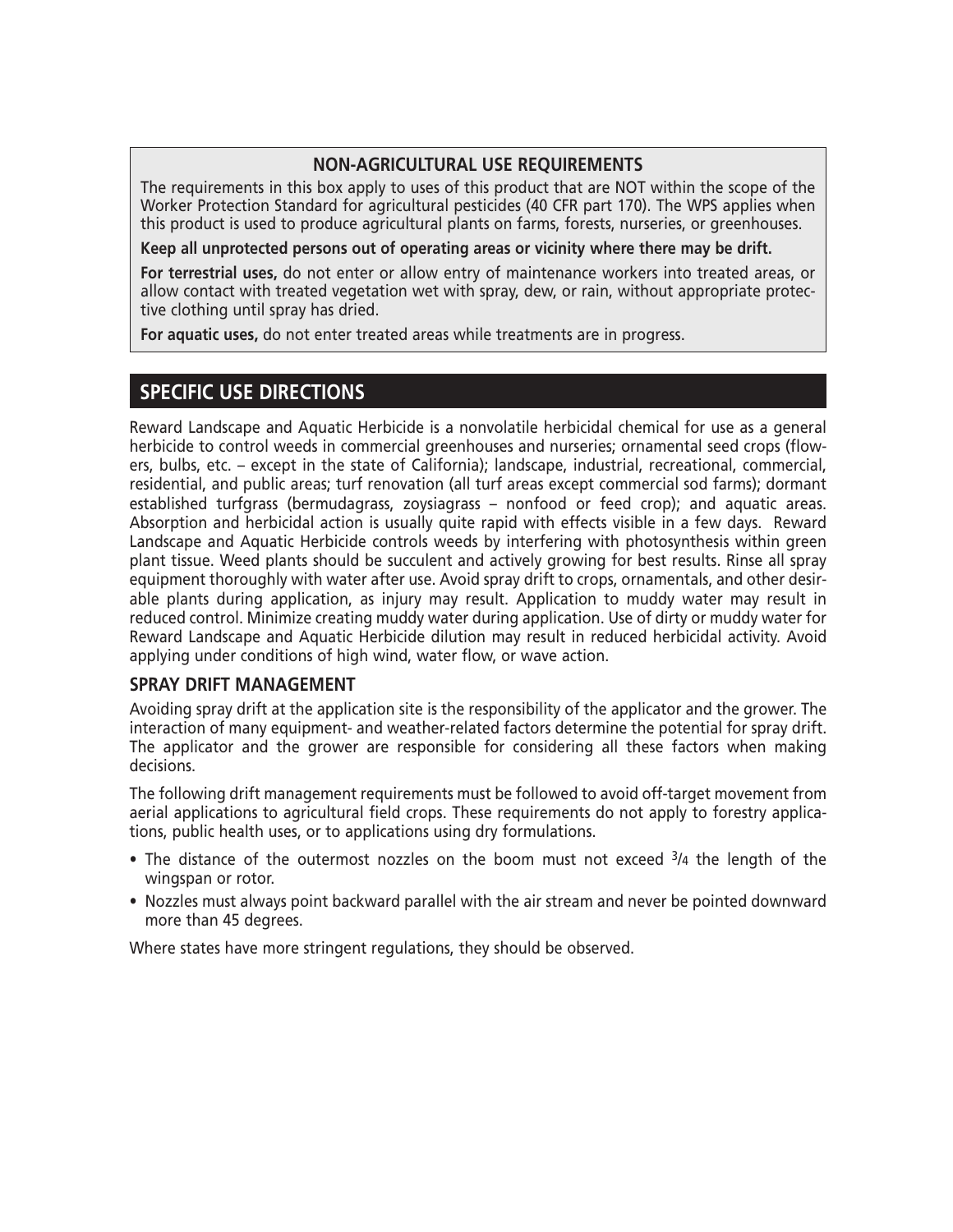#### **Droplet Size**

The most effective way to reduce drift potential is to apply large droplets. The best drift management strategy is to apply the largest droplets that provide sufficient coverage and control. Applying larger droplets reduces drift potential, but will not prevent drift if applications are made improperly, or under unfavorable environmental conditions (See Wind, Temperature and Humidity, and Temperature Inversions).

#### **Controlling Droplet Size**

- Volume Use high flow rate nozzles to apply the highest practical spray volume. Nozzles with higher rated flows produce larger droplets.
- Pressure Do not exceed the nozzle manufacturer's recommended pressures. For many nozzle types, lower pressure produces larger droplets. When higher flow rates are needed, use higher flow rate nozzles instead of increasing pressure.
- Number of Nozzles Use the minimum number of nozzles that provide uniform coverage.
- Nozzle Orientation Orienting nozzles so that the spray is released parallel to the airstream produces larger droplets than other orientations and is the recommended practice. Significant deflection from horizontal will reduce droplet size and increase drift potential.
- Nozzle Type Use a nozzle type that is designed for the intended application. With most nozzle types, narrower spray angles produce larger droplets. Consider using low-drift nozzles. Solid stream nozzles oriented straight back produce the largest droplets and the lowest drift.

#### **Boom Length**

For some use patterns, reducing the effective boom length to less than <sup>3</sup>/4 of the wingspan or rotor length may further reduce drift without reducing swath width.

#### **Application Height**

Applications should not be made at a height greater than 10 ft. above the top of the target plants, unless a greater height is reguired for aircraft safety. Making applications at the lowest height that is safe reduces exposure of droplets to evaporation and wind.

#### **Swath Adjustment**

When applications are made with a crosswind, the swath will be displaced downwind. Therefore, on the up and downwind edges of the field, the applicator must compensate for this displacement by adjusting the path of the aircraft upwind. Swath adjustment distance should increase with increasing drift potential (higher wind, smaller drops, etc.).

#### Wind

Drift potential is lowest between wind speeds of 2-10 mph. However, many factors, including droplet size and equipment type, determine drift potential at any given speed. Application should be avoided below 2 mph due to variable wind direction and high inversion potential. Note: Local terrain can influence wind patterns. Every applicator should be familiar with local wind patterns and how they affect spray drift.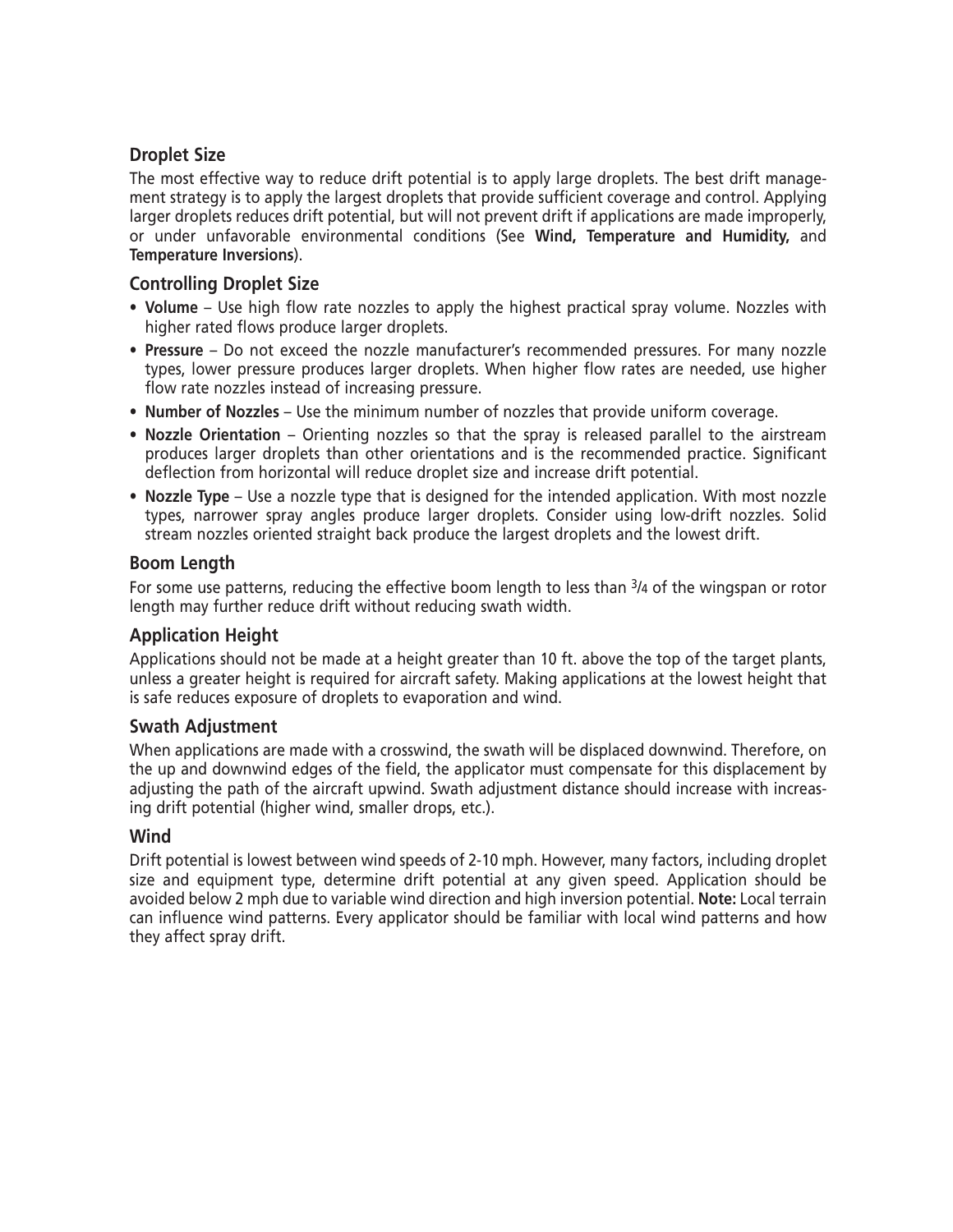#### **Temperature and Humidity**

When making applications in low relative humidity, set up equipment to produce larger droplets to compensate for evaporation. Droplet evaporation is most severe when conditions are both hot and dry.

#### **Temperature Inversions**

Applications should not occur during a temperature inversion because drift potential is high. Temperature inversions restrict vertical air mixing, which causes small suspended droplets to remain in a concentrated cloud. This cloud can move in unpredictable directions due to the light variable winds common during inversions. Temperature inversions are characterized by increasing temperatures with altitude and are common on nights with limited cloud cover and light to no wind. They begin to form as the sun sets and often continue into the morning. Their presence can be indicated by ground fog; however, if fog is not present, inversions can also be identified by the movement of smoke from a ground source or an aircraft smoke generator. Smoke that layers and moves laterally in a concentrated cloud (under low wind conditions) indicates an inversion, while smoke that moves upward and rapidly dissipates indicates good vertical air mixing.

#### **Sensitive Areas**

The pesticide should only be applied when the wind is blowing away from adjacent sensitive areas (e.g., residential areas, bodies of water, known habitat for threatened or endangered species, nontarget crops).

#### **COMMERCIAL GREENHOUSES AND NURSERIES**

For general weed control in commercial greenhouses (beneath benches), field grown and container stock, and other similar areas, Reward Landscape and Aquatic Herbicide may be applied preplant or postplant preemergence in field grown ornamental nursery plantings or postemergence as a directed spray. Reward Landscape and Aquatic Herbicide may also be applied preemergence in ornamental seed crops (except in the state of California). Avoid contact with desirable foliage as injury may occur. Do not use on food or feed crops.

Spot spray: 1-2 gts. Reward Landscape and Aguatic Herbicide plus the labeled rate of a 75% or greater nonionic surfactant per 100 gals. of water, or 0.75 oz. (22 mls.) Reward Landscape and Aquatic Herbicide plus the labeled rate of a 75% or greater nonionic surfactant per 1 gal. of water.

Broadcast: 1-2 pts. Reward Landscape and Aquatic Herbicide in a minimum of 15 gals. of water per acre. Add the labeled rate of a 75% or greater nonionic surfactant per 100 gals. of spray mixture. Use an adequate spray volume to insure good coverage.

#### ORNAMENTAL SEED CROPS (FLOWERS, BULBS, ETC.) EXCEPT IN THE STATE OF **CALIFORNIA**

For preharvest desiccation of ornamental seed crops. NOT FOR FOOD OR FIBER CROPS.

Broadcast (Air or Ground): 1.5-2 pts. Reward Landscape and Aquatic Herbicide plus the labeled rate of a 75% or greater nonionic surfactant per acre in sufficient water (minimum of 5 gals. by air; 15 gals. by ground) for desiccation and weed burndown. Repeat as needed at no less than 5-day intervals up to three applications. Do not use seed, screenings, or waste as feed or for consumption.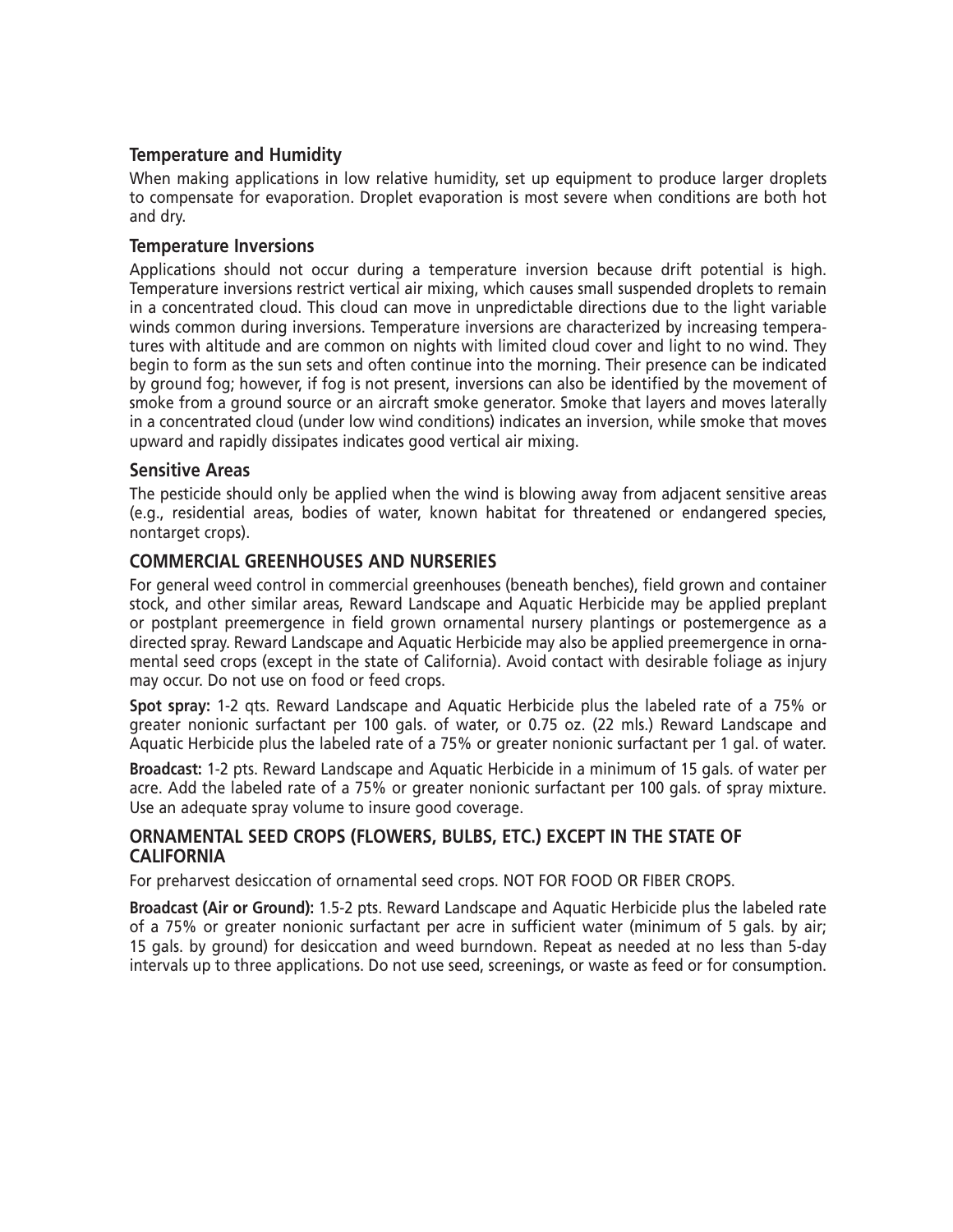#### DIRECTIONS FOR LANDSCAPE, INDUSTRIAL, RECREATIONAL, COMMERCIAL, RESIDENTIAL, **AND PUBLIC AREAS**

Reward Landscape and Aquatic Herbicide provides fast control of broadleaf and grassy weeds in industrial, recreational, golf course, commercial, residential, and public areas.

Reward Landscape and Aquatic Herbicide is a nonselective herbicide that rapidly kills undesirable above ground weed growth in 24-36 hours. Avoid application of Reward Landscape and Aquatic Herbicide to desirable plants.

Reward Landscape and Aquatic Herbicide is a contact/desiccant herbicide; it is essential to obtain complete coverage of the target weeds to get good control. Improper application technique and/or application to stressed weeds may result in unacceptable weed control. For best results, apply to actively growing, young weeds.

Difficult weeds (such as perennial or deeply-rooted weeds) can often be controlled by tank mixing Reward Landscape and Aquatic Herbicide with other systemic-type herbicides. Refer to other product labels for specific application directions.

For residual weed control, tank mix Reward Landscape and Aquatic Herbicide with a preemergent herbicide labeled for the intended use site. When mixing Reward Landscape and Aquatic Herbicide with another herbicide, it is recommended to mix just a small amount first to determine if the mixture is physically compatible before proceeding with larger volumes.

Syngenta has not tested all possible tank mixtures with other herbicides for compatibility, efficacy or other adverse effects. Before mixing with other herbicides Syngenta recommends you first consult your state experimental station, state university or extension agent.

Grounds maintenance weed control: Reward Landscape and Aquatic Herbicide can be used as a spot or broadcast spray to control weeds in public, commercial and residential landscapes, including landscape beds, lawns, golf courses and roadsides. Reward Landscape and Aquatic Herbicide can also be used for weed control around the edges and nonflooded portions of ponds, lakes and ditches.

Trim and Edge weed control: Reward Landscape and Aquatic Herbicide can be used to eliminate undesired grass and broadleaf plant growth in a narrow band along driveways, walkways, patios, cart paths, fence lines, and around trees, ornamental gardens, buildings, other structures, and beneath noncommercial greenhouse benches. Vegetation control with Reward Landscape and Aquatic Herbicide is limited to the spray application width. Do not exceed the labeled rate of Reward Landscape and Aquatic Herbicide as excessive rates may result in staining of concrete-based materials.

Reward Landscape and Aquatic Herbicide, since it does not translocate systemically, can be used as an edging or pruning tool when precisely applied to select areas of grass or to undesirable growth on desirable ornamental bedding plants, ground covers, etc.

Industrial weed control: Reward Landscape and Aquatic Herbicide can be used as a spot or broadcast spray either alone or in combination with other herbicides as a fast burndown or control weeds in rights-of-ways, railroad beds/yards, highways, roads, dividers and medians, parking lots, pipelines, pumping stations, public utility lines, transformer stations and substations, electric utilities, storage yards, and other noncrop areas.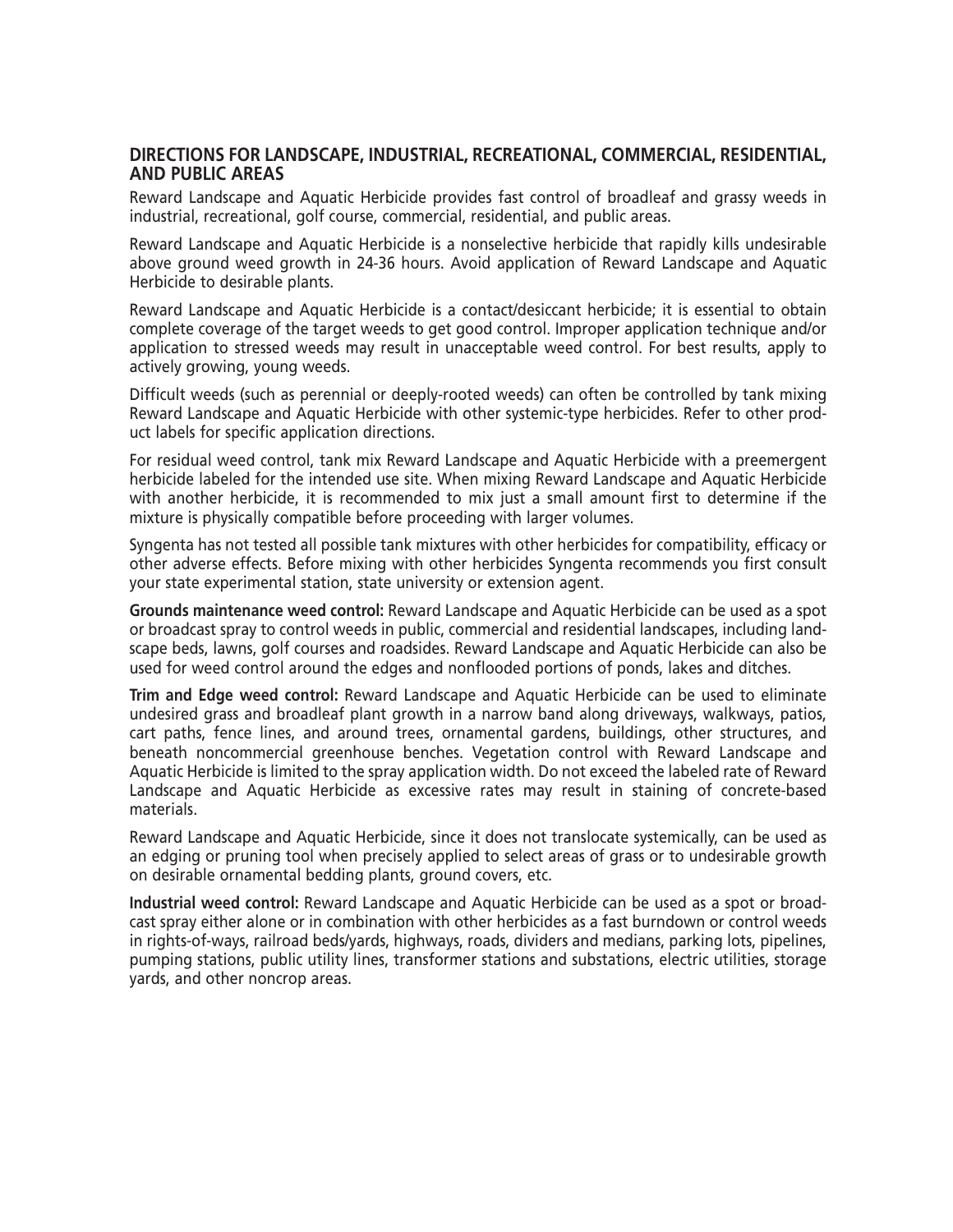Spot spray: Apply either 1-2 qts. of Reward Landscape and Aquatic Herbicide plus the labeled rate of a 75% or greater nonionic surfactant per 100 gals. water, or 0.75 oz. (22 mls.) Reward Landscape and Aquatic Herbicide plus the labeled rate of a 75% or greater nonionic surfactant per 1 gal. of water.

Broadcast: 1-2 pts. Reward Landscape and Aquatic Herbicide per acre in sufficient water to insure good spray coverage. Add the labeled rate of 75% or greater nonionic surfactant per 100 gals, spray mixture. Greater water volumes are necessary if the target plants are tall and/or dense. It is recommended that 60 gals, or greater water volume be used to obtain good coverage of dense weeds.

#### TURF RENOVATION (ALL TURF AREAS EXCEPT COMMERCIAL SOD FARMS)

To desiccate golf course turf and other turf areas prior to renovation, apply 1-2 pts. of Reward Landscape and Aquatic Herbicide per acre plus the labeled rate of a 75% or greater nonionic surfactant in 20-100 gals. of water (4 teaspoons of Reward Landscape and Aquatic Herbicide plus the labeled rate of a 75% or greater nonionic surfactant per 1 gal. of water) using ground spray equipment. Apply for full coverage and thorough contact with the turfgrass. Apply only when the turf is dry, free from dew and incidental moisture. For enhanced turf desiccation, especially in the case of thick turfgrass, water volumes should approach 100 gals. of water per acre.

For suppression of regrowth and quick desiccation of treated turfgrass, Reward Landscape and Aquatic Herbicide may be mixed with other systemic nonselective or systemic postemergence grassy weed herbicides. Refer to other product labels for specific application directions and restrictions.

Avoid spray contact with, or spray drift to, foliage of ornamental plants or food crops.

Do not graze livestock on treated turf or feed treated thatch to livestock.

#### DORMANT ESTABLISHED TURFGRASS (BERMUDAGRASS, ZOYSIAGRASS), NONFOOD OR **FEED CROP**

For control of emerged annual broadleaf and grass weeds, including Little Barley\*, Annual Bluegrass, Bromes including Rescuegrass, Sixweeks fescue, Henbit, Buttercup, and Carolina Geranium in established dormant bermudagrass lawns, parks, golf courses, etc.

Apply 1-2 pts. Reward Landscape and Aquatic Herbicide per acre in 20-100 gals, of spray mix by ground as a broadcast application. Add the labeled rate of a 75% or greater nonionic surfactant per 100 gals. of spray mixture.

Bermudagrass must be dormant at application. Application to actively growing bermudagrass may cause delay or permanent injury. Users in the extreme Southern areas should be attentive to the extent of dormancy at the time of application.

\*For control of Little Barley, apply Reward Landscape and Aquatic Herbicide prior to the mid-boot stage.

#### **AQUATIC USE DIRECTIONS**

#### New York – Not for Sale or Use in New York State without Supplemental Special Local Needs Labeling.

Necessary approval and/or permits must be obtained prior to application if required. Consult the responsible State Agencies (i.e., Fish and Game Agencies, State Water Conservation authorities, or Department of Natural Resources).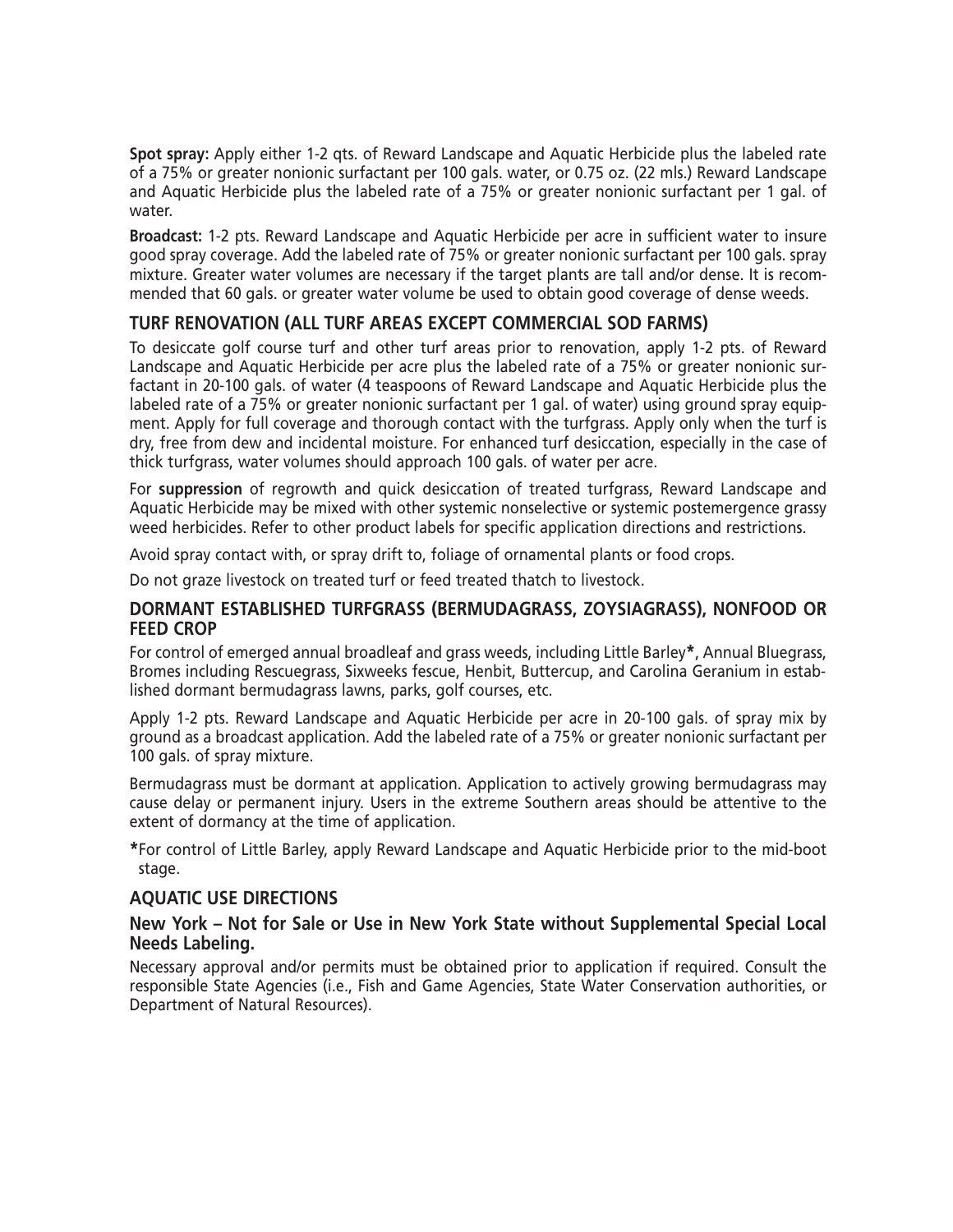Treatment of dense weed areas may result in oxygen loss from decomposition of dead weeds. This loss of oxygen may cause fish suffocation. Therefore, treat only 1/3 to 1/2 of the water body area at one time and wait 14 days between treatments.

For best results on submersed weeds, Reward Landscape and Aquatic Herbicide should be applied to actively growing (photosynthesizing) weeds when water temperatures have reached or exceeded approximately 50°F, typically during the Spring or early Summer.

For application only to still water (i.e. ponds, lakes, and drainage ditches) where there is minimal or no outflow to public waters.

 $and/or$ 

For applications to public waters in ponds, lakes, reservoirs, marshes, bayous, drainage ditches, canals, streams, rivers, and other slow-moving or quiescent bodies of water for control of aquatic weeds. For use by:

- Corps of Engineers; or
- Federal or State Public Agencies (i.e., Water Management District personnel, municipal officials);  $\alpha$ r
- Applicators and/or Licensees (certified for aquatic pest control) that are authorized by the State or Local government.

Treated water may be used according to the following table or until such time as an approved assay (example: PAM II Spectromatic Method) shows that the water does not contain more than the designated maximum contaminant level goal (MCLG) of 0.02 mg/l. (ppm) of diquat dibromide (calculated as the cation):

### Water Use Restrictions Following Applications With Reward Landscape **And Aquatic Herbicide (Days)**

| <b>Application Rate</b>                  | <b>Drinking</b> | <b>Fishing</b><br>and<br>Swimming | Livestock/<br><b>Domestic</b><br><b>Animals</b><br>Consumption | <b>Spray Tank</b><br>Applications**<br>and Irrigation to<br><b>Turf and</b><br>Landscape<br><b>Ornamentals</b> | <b>Spray Tank</b><br>Applications**<br>and Irrigation to<br><b>Food Crops</b><br>and Production<br><b>Ornamentals</b> |
|------------------------------------------|-----------------|-----------------------------------|----------------------------------------------------------------|----------------------------------------------------------------------------------------------------------------|-----------------------------------------------------------------------------------------------------------------------|
| 2 gals./surface acre                     | 3 days          | $\mathbf{0}$                      | 1 day                                                          | 3 days                                                                                                         | 5 days                                                                                                                |
| 1 gal./surface acre                      | 2 days          | $\mathbf{0}$                      | 1 day                                                          | 2 days                                                                                                         | 5 days                                                                                                                |
| 0.75 gal./surface acre                   | 2 days          | $\mathbf{0}$                      | 1 day                                                          | 2 days                                                                                                         | 5 days                                                                                                                |
| 0.50 gal./surface acre                   | 1 day           | $\mathbf{0}$                      | 1 day                                                          | 1 day                                                                                                          | 5 days                                                                                                                |
| Spot Spray*<br>(< 0.5 gal./surface acre) | 1 day           | 0                                 | 1 day                                                          | 1 day                                                                                                          | 5 days                                                                                                                |

\*Add a nonionic surfactant (with at least 75% of the constituents active as a spray adjuvant) at the rate recommended by the manufacturer.

\*\*For preparing agricultural sprays for food crops, turf or ornamentals (to prevent phytotoxicity), do not use water treated with Reward Landscape and Aquatic Herbicide before the specified time period.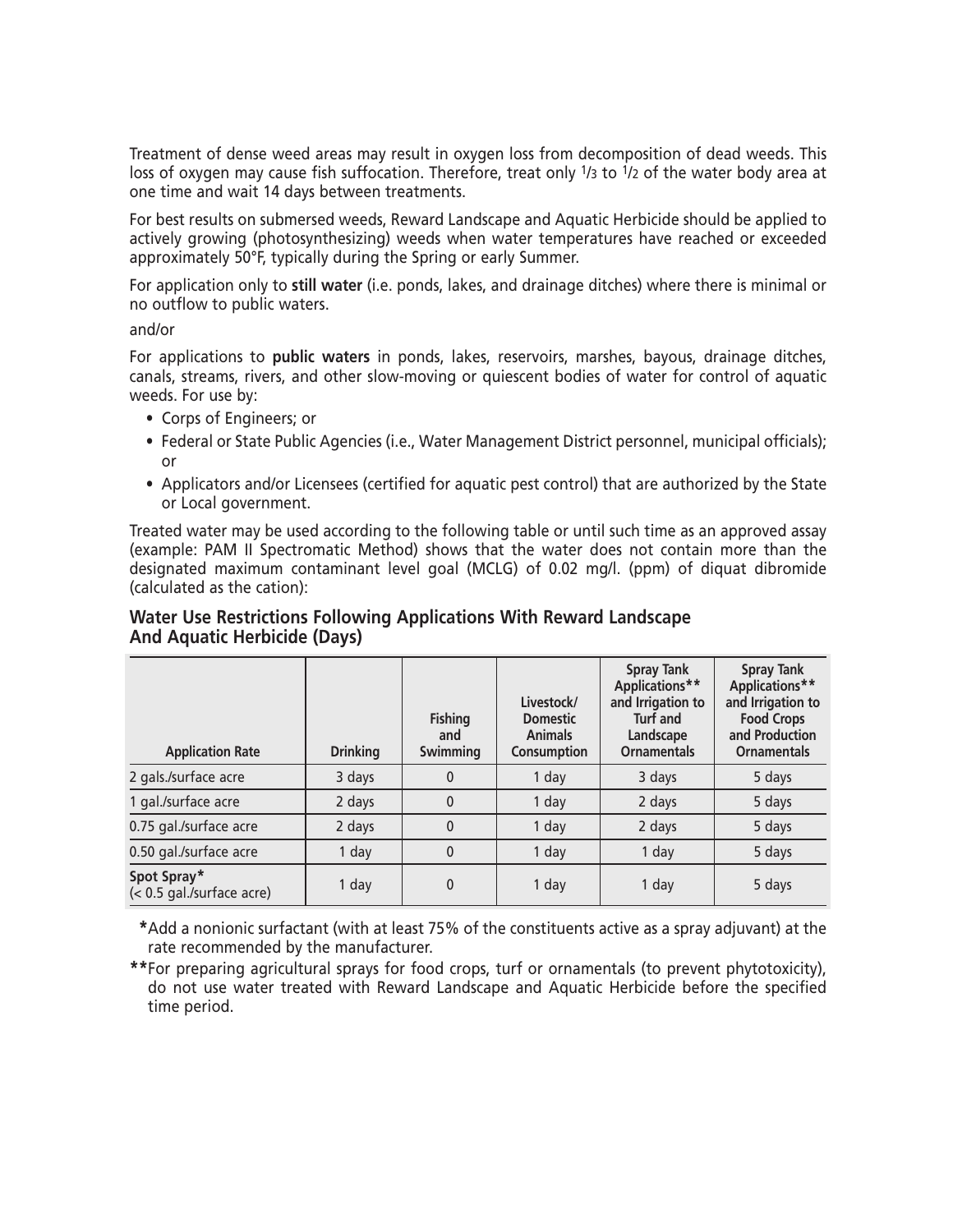When the contents of more than one spray tank is necessary to complete a single aquatic application, no water holding restrictions apply between the consecutive spray tanks.

No applications are to be made in areas where commercial processing of fish, resulting in the production of fish protein concentrate or fish meal, is practiced. Before application, coordination and approval of local and/or State authorities must be obtained.

#### **Floating and Marginal Weeds Including:**

Water lettuce, Pistia stratiotes Water hyacinth, Eichhornia crassipes Duckweed, Lemna spp. Salvinia spp. (including S. molesta) Pennywort (Hydrocotyle spp.) Frog's Bit<sup>1</sup>, Limnobium spongia Cattails, Typha spp.

<sup>1</sup>Not for use in California

Reward Landscape and Aquatic Herbicide may be applied by backpack, airboat, spray handgun, helicopter, airplane, or similar application equipment that results in thorough spray coverage.

Spot Treatment: Apply Reward Landscape and Aquatic Herbicide at 2 quarts per 100 gallons spray carrier (0.5% solution) with an approved aquatic wetting agent at 0.25-1.0%  $v/v$  (1 quart to 1 gallon per 100 gallons water). For cattail control, Reward Landscape and Aquatic Herbicide should be applied prior to flowering at the maximum application rate (8 quarts of Reward Landscape and Aquatic Herbicide/100 gallons spray carrier) plus the wetting agent. Repeat treatments may be necessary for complete control.

Sprav to completely wet target weeds but not to runoff. Densely packed weeds or mats may require additional applications due to incomplete spray coverage. Re-treat as needed. For best results, retreat weed escapes within 2 weeks of the initial treatment.

Broadcast Treatment: Apply Reward Landscape and Aquatic Herbicide at the rate of 0.5-2.0 gallons per surface acre in sufficient carrier along with 16-32 oz./A of an approved wetting agent. Re-treat as necessary for densely populated weed areas. Good coverage is necessary for control of the target weeds

For duckweed control, apply Reward Landscape and Aquatic Herbicide at 1-2 gallons/A.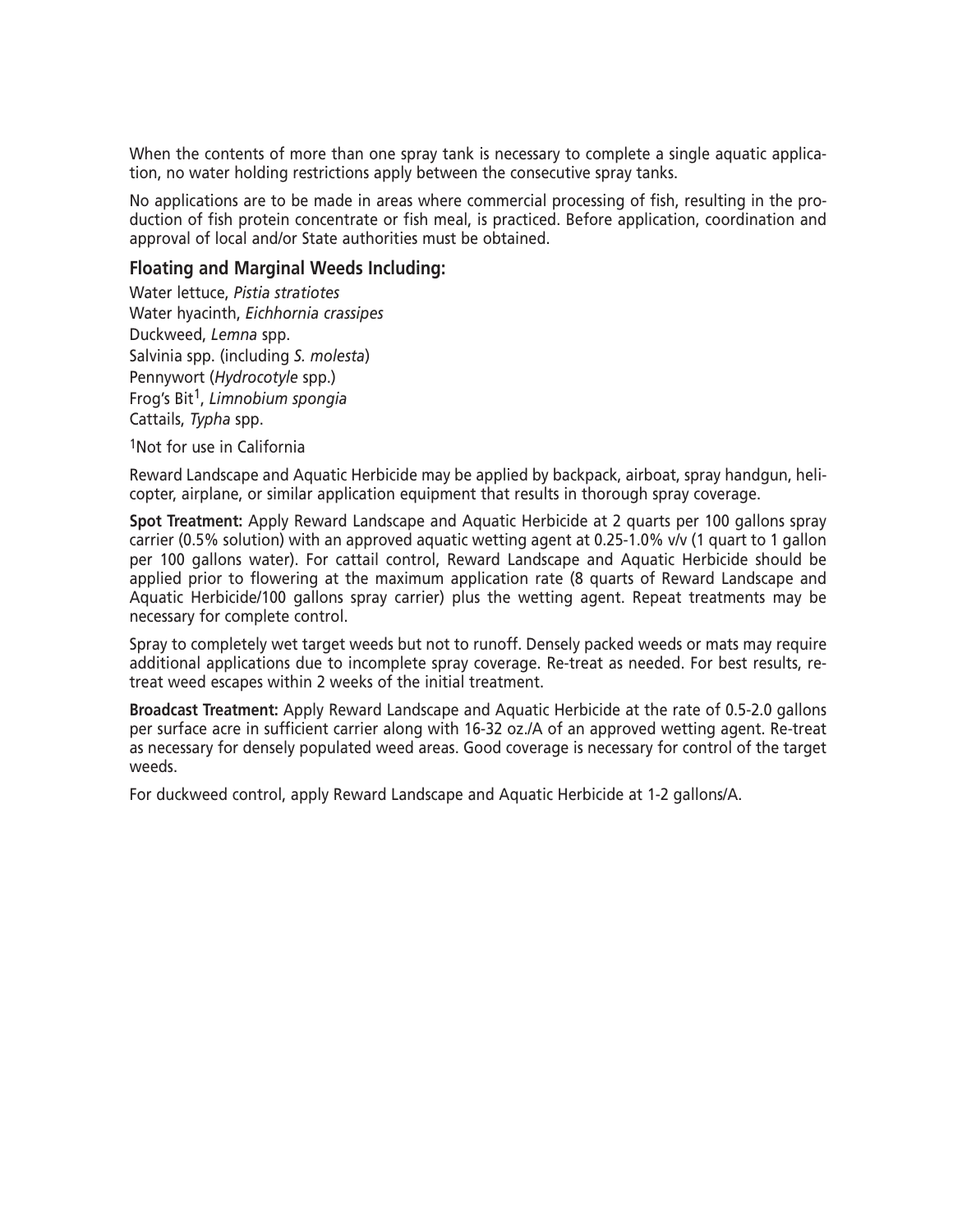#### **Submersed Weeds Including:**

Bladderwort, Utricularia spp. Hydrilla, Hydrilla verticillata Watermilfoils (including Eurasian), Myriophyllum spp. Pondweeds<sup>1</sup>, Potamogeton spp. Coontail, Ceratophyllum demersum Elodea, Elodea spp. Brazilian Elodea, Egeria densa Naiad, Najas spp. Algae<sup>2</sup>, Spirogyra spp. and Pithophora spp.

<sup>1</sup> Reward Landscape and Aquatic Herbicide controls Potamogetan species except Richardson's pondweed, P. richardsonii.

<sup>2</sup>Suppression only. For control of Spirogyra and/or Pithophora, use Reward Landscape and Aquatic Herbicide in a tank mix with an approved algaecide.

For severe weed or algae infestations, the use of an approved algaecide either as a pretreatment to the Reward Landscape and Aquatic Herbicide application or in a tank mix, may result in enhanced weed control.

To control submersed weeds, apply Reward Landscape and Aquatic Herbicide in water at 0.5-2.0 gallons per surface acre (per 4 foot water depth). For severe weed infestations, use the 2.0 gallon per surface acre rate. For best results, re-treat as necessary on 14-21 day intervals. The table below shows how many gallons of Reward Landscape and Aquatic Herbicide to apply per surface acre based on water depth.

|                    | Gallons of Reward Landscape and Aquatic Herbicide per Surface Acre<br><b>Average Water Depth</b> |             |             |            |  |
|--------------------|--------------------------------------------------------------------------------------------------|-------------|-------------|------------|--|
|                    | 1 Foot                                                                                           | 2 Feet      | 3 Feet      | 4 Feet     |  |
| 1 gallon/acre rate | $0.25$ gal.                                                                                      | $0.50$ gal. | $0.75$ gal. | $1.0$ gal. |  |
| 2 gallon/acre rate | $0.50$ gal.                                                                                      | $1.0$ gal.  | $1.5$ gals. | 2.0 gals.  |  |

Note: For water depths of 2 feet or less including shorelines, do not exceed 1 gallon per surface acre.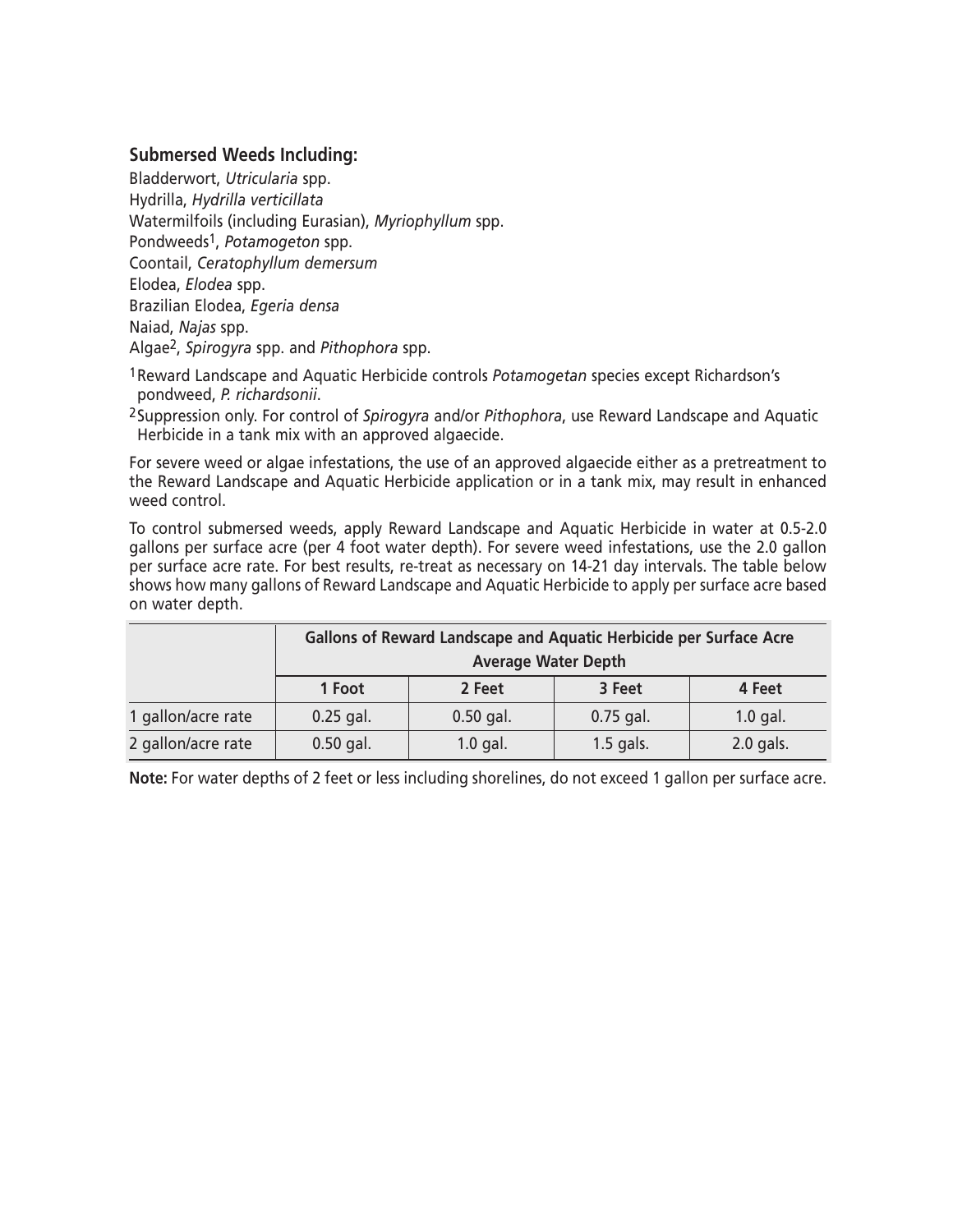Subsurface Applications: Where the submersed weed growth, especially hydrilla, has reached the water surface, apply either in a water carrier or an invert emulsion through boom trailing hoses carrying nozzle tips to apply the dilute spray below the water surface to insure adequate coverage.

Bottom Placement: Where submersed weeds such as Hydrilla, Bladderwort, or Coontail have reached the water surface and/or where the water is slowly moving through the weed growth, the use of an invert emulsion carrier injecting diluted Reward Landscape and Aquatic Herbicide near the bottom with weighted hoses may improve control. The addition of a copper based algaecide may improve control. If algae are present along with the submersed weeds, a pretreatment with a copper based algaecide may improve overall control.

Surface Application for Submerged Aquatic Weeds: Apply the recommended rate of Reward Landscape and Aquatic Herbicide as a spray in sufficient carrier to fully cover the target area. Applications should be made to ensure complete coverage of the weed areas. In mixed weed populations, use the high rate of application as indicated by weeds present. For dense submersed weeds or water over 2 feet deep, a surface spray is not recommended (Reward Landscape and Aquatic Herbicide should be applied subsurface in these situations.)

If posting is required by your state or tribe – consult the agency responsible for pesticide requlations for specific details.

### **STORAGE AND DISPOSAL**

Do not contaminate water, food, or feed by storage or disposal.

#### **Pesticide Storage**

Keep pesticide in original container. Do not put concentrate or dilute into food or drink containers. Do not contaminate feed, foodstuffs, or drinking water. Do not store or transport near feed or food. Store at temperatures above 32°F. For help with any spill, leak, fire, or exposure involving this material, call 1-800-888-8372.

#### **Pesticide Disposal**

Open dumping is prohibited. Pesticide wastes are toxic. Improper disposal of excess pesticide, spray mixture, or rinsate is a violation of federal law. If these wastes cannot be disposed of by use according to label instructions, contact your State Pesticide or Environmental Control Agency, or the Hazardous Waste representative at the nearest EPA Regional Office for quidance.

#### **Container Disposal**

Do not reuse container. Triple rinse (or equivalent). Then offer for recycling or reconditioning, or puncture and dispose of in a sanitary landfill, or incineration, or if allowed by State and local authorities, by burning. If burned, stay out of smoke.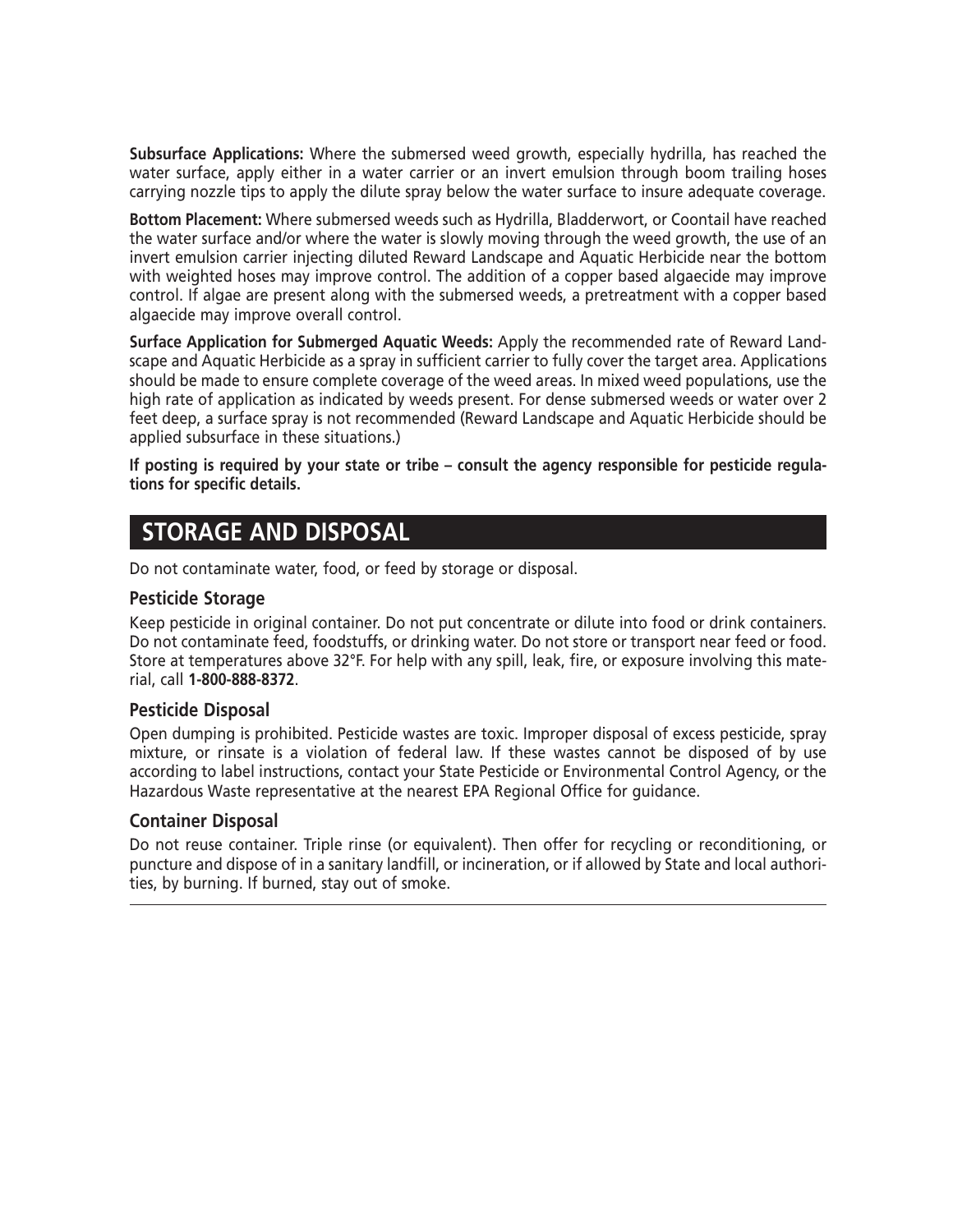Added Reward®, the Syngenta logo, and the CP FRAME are trademarks of a Syngenta Group Company.

©2007 Syngenta

For non-emergency (e.g., current product information), call Syngenta Crop Protection at 1-800-334-9481.

Added

Revised

Manufactured for: Syngenta Crop Protection, Inc. P. O. Box 18300 Greensboro, North Carolina 27419-8300 www.syngenta-us.com

SCP 1091A-L2D 0607